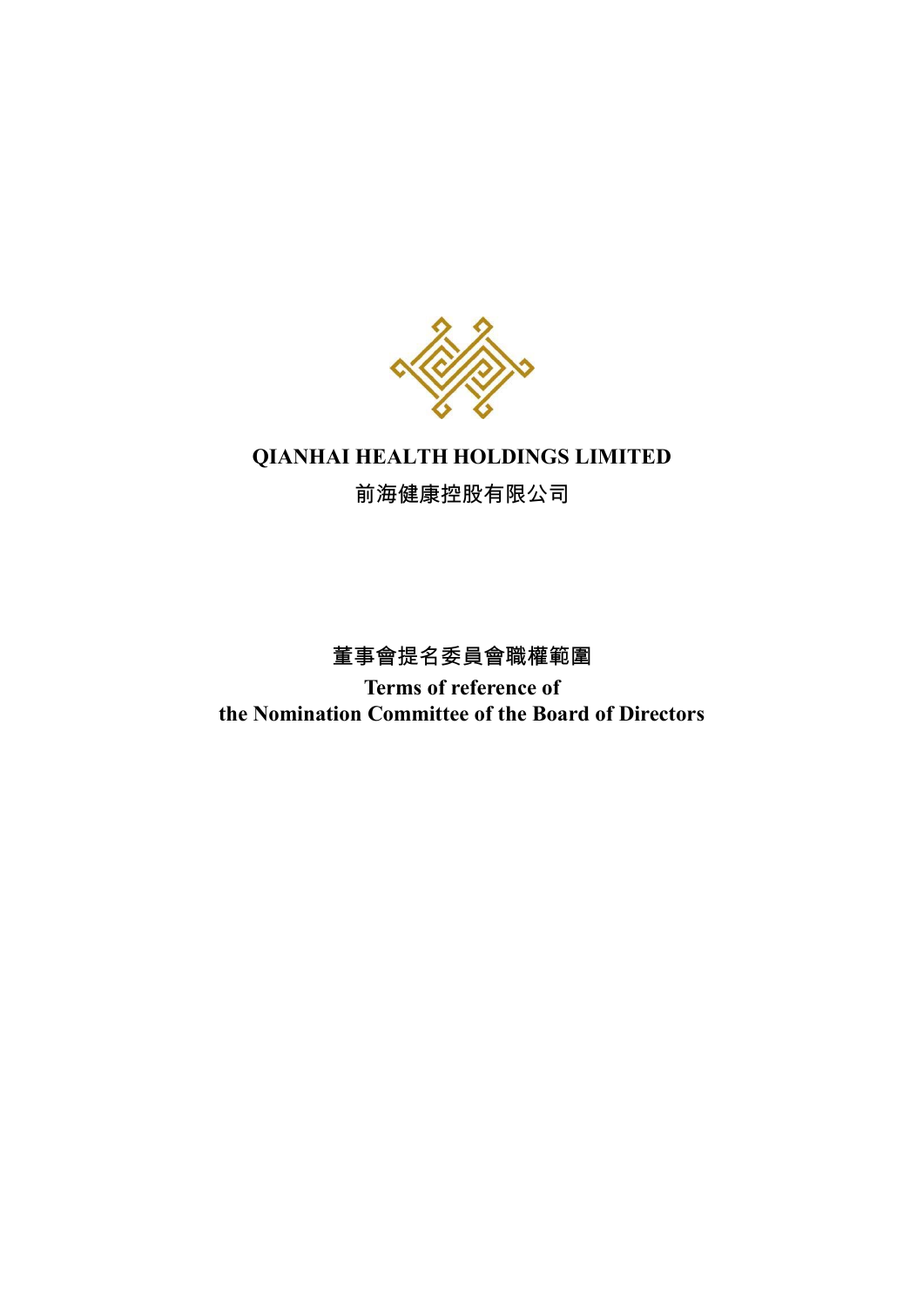## **QIANHAI HEALTH HOLDINGS LIMITED**

前海健康控股有限公司

**(the "Company" and "**本公司**")**

**Terms of reference of the Nomination Committee (the "Committee") of the Board (the "Board") of Directors (the "Directors") of the Company** 董事**("**董事**")**會**("**董事會**")** 提名委員會**("**委員會**")** 權責範圍及程序

**(**中文本爲翻譯稿,僅供參考用**)**

### **1. Constitution** 組成

1.1 The Committee is established pursuant to a resolution passed by the Board at its meeting held on 9 June 2014.

### **2. Membership** 成員

- 2.1 Members of the Committee shall be appointed by the Board from amongst the Directors of the Company and shall consist of not less than three members and a majority of whom shall be independent non-executive Directors.
- 2.2 The Chairman of the Committee shall be appointed by the Board which shall be the chairman of the Board or an independent non-executive Director.
- 2.3 The company secretary of the Company shall be the secretary of the Committee. In the absence of the secretary of the Committee, Committee members present at the meeting may elect among themselves or appoint another person as the secretary for that meeting.

本委員會是按本公司董事會於 2014 年 6 月 9 日會議通過成立的。

委 員 會 成 員 由 董 事 會 從 董 事 中 挑 選,委員會人數最少三名,而大部份 之成員須爲本公司的獨立非執行董 事。

委員會主席由董事會委任,並由董事 會主席或獨立非執行董事擔任主席。

本 公 司 的 公 司 秘 書 爲 委 員 會 的 秘 書。當委員會秘書缺席的時候,出席 委員會會議的成員,可互選或委任另 一人作爲該次會議的秘書。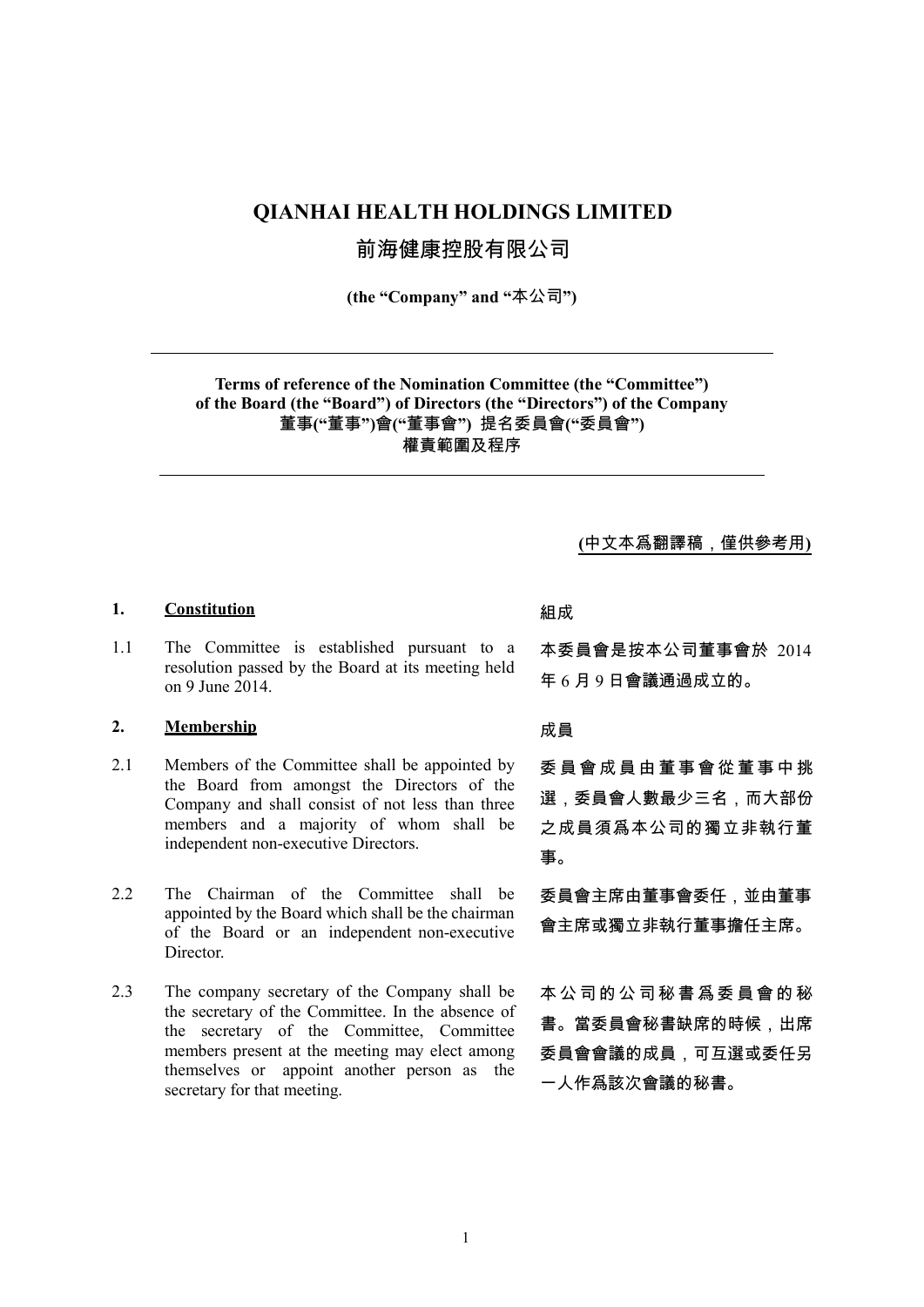2.4 The appointment of the members of the Committee may be revoked, or additional members may be appointed to the Committee by separate resolutions passed by the Board and by the Committee. An appointment of Committee member shall be automatically revoked if such member ceases to be a member of the Board.

### 3. **Proceedings of the Committee** 會議程序

### 3.1 *Notice:* 會議通知:

(a) Unless otherwise agreed by all the Committee members, a meeting shall be called by at least seven days' notice. Irrespective of the length of notice being given, attendance of a Committee member at a meeting constitutes a waiver of such notice unless the Committee member attending the meeting attends for the express purpose of objecting, at the beginning of the meeting, to the transaction of any business on the grounds that the meeting has not been properly convened.

> (Regular meetings should be called by, so far as practicable, at least 14 days' notice: cf: paragraphs A.1.3 of Appendix 14 to the Rules (the **"Listing Rules"**) Governing the Listing of Securities on The Stock Exchange of Hong Kong Limited (the **"Stock Exchange"**))

經董事會及委員會分別通過决議,方 可委任額外或罷免委員會成員。如該 委員會成員不再是董事會的成員、該 委員會成員的任命將自動撤銷。

(a) 除非委員會全體成員同意,召 開 委員會的會議通知期,不應 少於七天。不論通知期長短, 委員會成員出席會議將被視爲 其放弃收到足期通知的權利, 除非出席該會議的委員會成員 的目的爲在會議開始之時,以 會議沒有正確地召開爲理由, 反對會議處理任何事項。

> (根據香港聯合交易所有限公 司("聯交所")證券上巿規則("上 市規則")附錄十四第 A.1.3 段的 規定,在切實可行的範圍內, 召開委員會定期會議應發出至 少 14 天通知)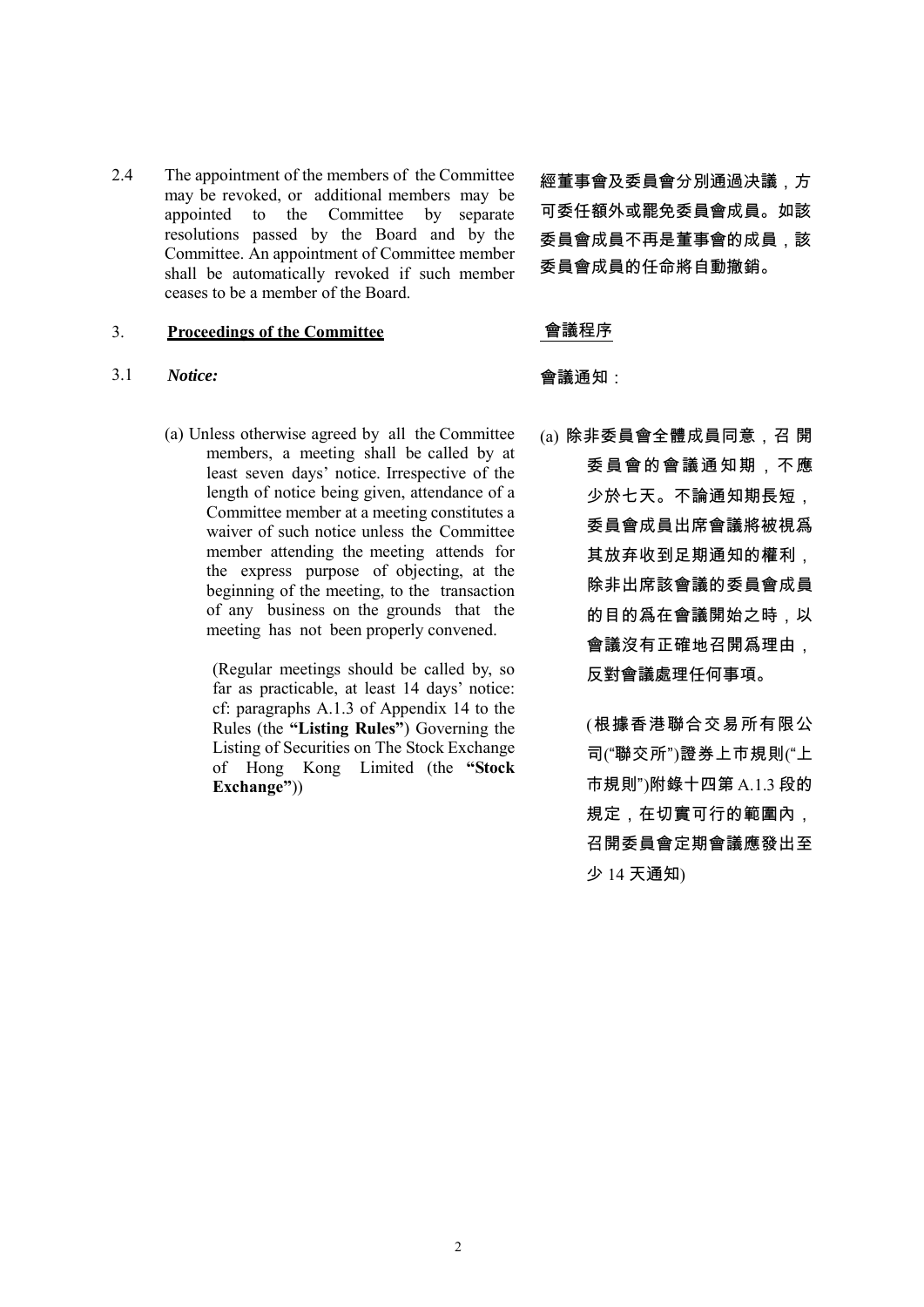- (b) A Committee member may and, on the request of a Committee member, the secretary to the Committee shall, at any time summon a Committee meeting. Notice shall be given to each Committee member in person orally or in writing or by telephone or by email or by facsimile transmission at the telephone or facsimile or address or email address from time to time notified to the secretary by such Committee member or in such other manner as the Committee members may from time to time determine.
- (c) Any notice given orally shall be confirmed in writing as soon as practicable and before the meeting.
- (d) Notice of meeting shall state the purpose, time and place of the meeting. An agenda together with other documents which may be required to be considered by the members of the Committee for the purposes of the meeting should generally be delivered to all Committee members seven days (and in any event not less than three days) before the intended date of the Committee meeting (or such other period as all the Committee members may agree).
- 3.2 *Quorum:* The quorum of the Committee meeting shall be two members of the Committee and a majority of which shall be the independent nonexecutive Directors.
- (b) 任何委員會成員或委員會秘書 (應 任何委員會成員 的 請 求 時)可於任何時候召集董事會 議。召開會議通告必須親身以 口頭或以書面形式、或 以電 話、電子郵件、傳真或其他委 員會成員不時議定的方式發出 予各委員會成員(以該成員最 後通知秘書的電話號碼、傳真 號碼、地址或電子郵箱地址爲 准)。
- (c) 口頭方式作出的會議通知,應 儘 快(及在會議召開前)以書面 方式確實。
- (d) 會議通告必須說明開會目的、 開 會時間、地點.議程及隨附有 關文件一般在預期召開委員會 會議前 7 天(無論如何不少於 3 天)(或其他經所有委員同意 的其他時段)送達各成員參閱。

法定人數: 會議法定人數爲兩位成 員,而大部份出席的成員須爲獨立非 執行董事。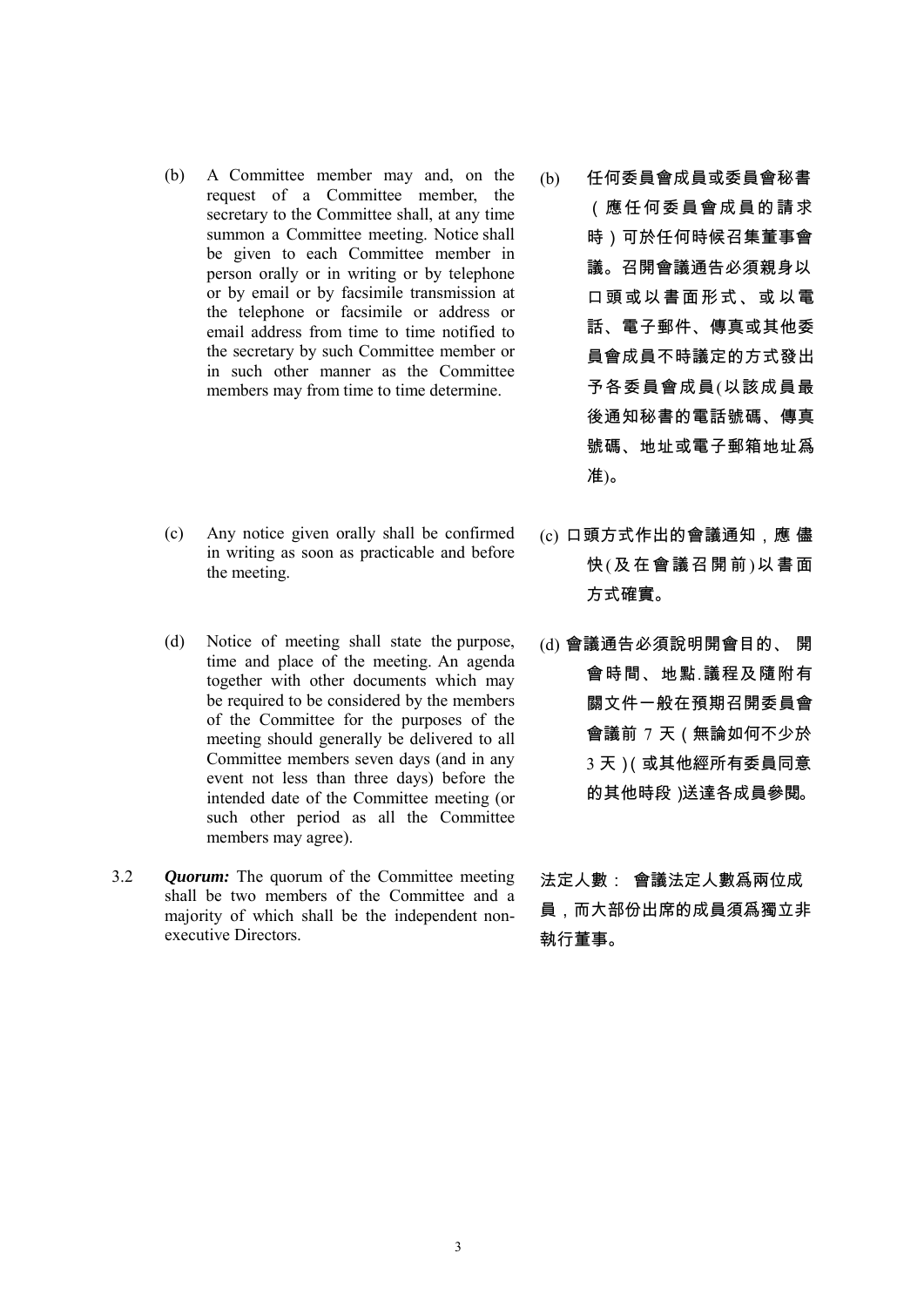- 3.3 *Frequency:* Meetings shall be held at least once a year to review, formulate and consider the nomination procedures as regards the appointment, reappointment and removal of Directors, their implementation during the year, to make recommendations to the Board on candidates for appointment as Directors and to review the policy on Board diversity and any measurable objectives for implementing such policy from time to time adopted by the Board, and progress on achieving these objectives..
- 3.4 Meetings may be held in person, or by means of such telephone, electronic or other communication facilities as permit all persons participating in the meeting to communicate with each other simultaneously and instantaneously, and participation in such a meeting shall constitute presence in person at such meeting.

### **4. Written resolutions** 書面决議

4.1 A resolution in writing signed by all the Committee members shall be as valid and effectual as if it had been passed at a meeting of the Committee and may consist of several documents in like form each signed by one or more of the Committee members.

### **5. Alternate Committee members** 委任代表

5.1 A Committee member may not appoint any alternate.

## **6. Authority of the Committee** 委員會的權力

- 6.1 The Committee may exercise the following powers:
	- (a) to seek any information it requires from any employee of the Company and its subsidiaries (together, the "**Group**") and any professional advisers in order to perform its duties, to require any of them to prepare and submit reports and to attend Committee meetings and to supply information and address the questions raised by the Committee;

開會次數: 每年最少開會一次,以 厘定、檢討及考慮本公司就董事委 任、重新委任及罷免的提名程序及前 述事項在有關年度的實施,向董事會 提呈出任董事候選人的建議及檢討 董事會不時所採納的董事會成員多 元化政策及為執行該政策而製定的 任何可計量目標,以及該目標的達標 進度。

會議可由委員會成員親身出席,或以 電話、電子、或其他可讓出席會議的 人員同時及即時與對方溝通的方式 進行,而以上述方式出席會議等同於 親身出席有關會議。

經由委員會全體成員簽署通過的書 面决議案與經由委員會會議通過的 決議案具有同等效力,而有關書面决 議案可由一名或以上委員會成員簽 署格式類似的多份文件組成。

委員會成員不能委任代表。

委員會可以行使以下權力:

(a) 要求本公司及其任何附屬公司 (合稱"本集團")的任何雇員及專 業顧問,提供委員會爲執行其職 責而需要的任何資料,幷提交報 告、出席委員會會議及提供所需 資料及解答委員會提出之問題;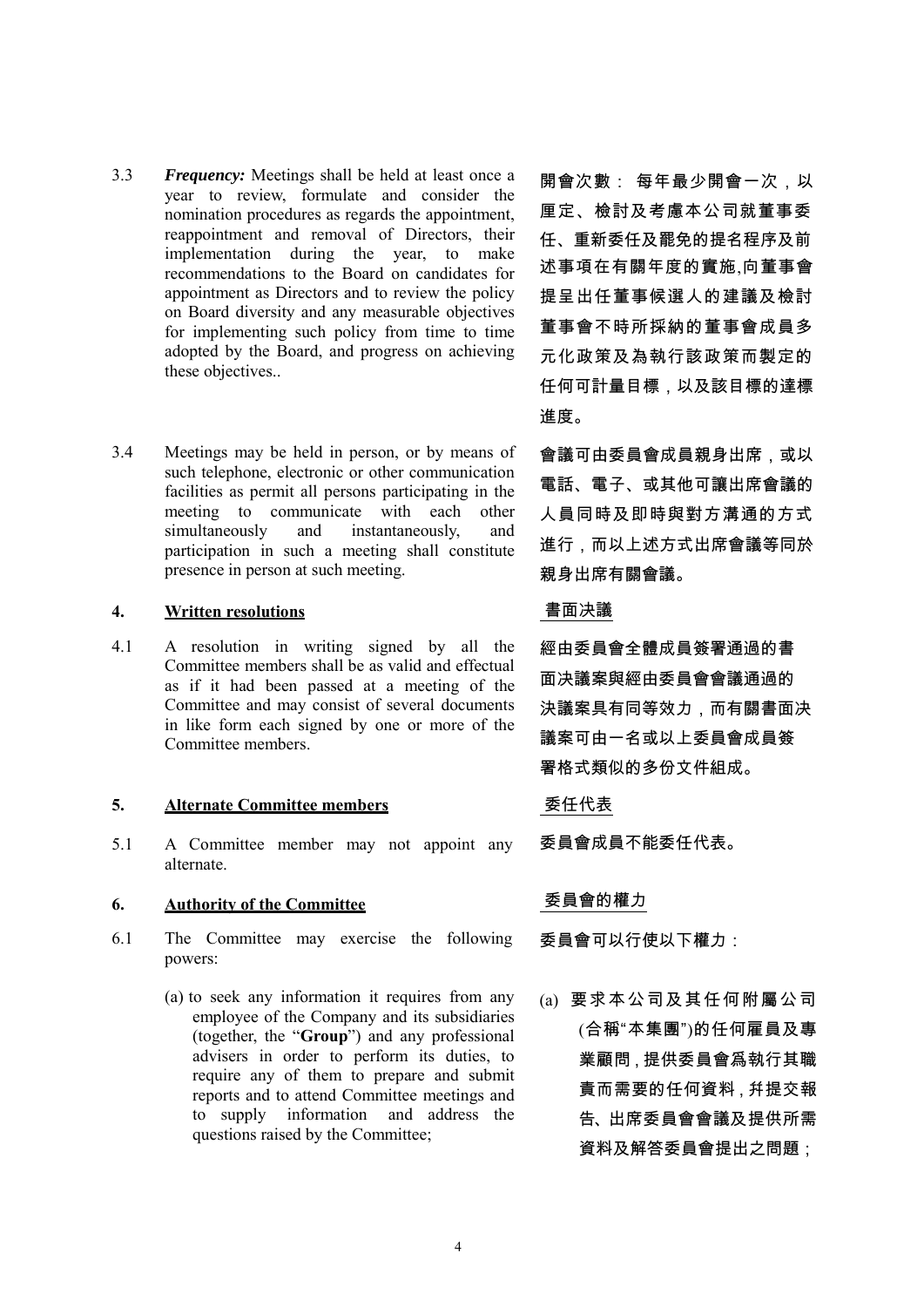- (b) to review the performance of the Directors and the independence of independent nonexecutive Directors in relation to their appointment or reappointment as Directors;
- (c) to obtain, at the Company's expenses, outside legal or other independent professional advice on or assistance to any matters within these terms of reference, including the advice of independent human resource consultancy firm or other independent professionals, and to secure the attendance of outsiders with relevant experience and expertise at its meetings if it considers this necessary. The Committee shall have full authority to commission any search (including without limitation litigation, bankruptcy and credit searches), report, survey or open recruitment which it deems necessary to help it fulfill its duties and should be provided with sufficient resources to discharge its duties;
- (d) to review annually these terms of reference and their effectiveness in the discharge of its duties and to make recommendation to the Board any changes it considers necessary; and
- (e) to exercise such powers as the Committee may consider necessary and expedient so that their duties under section 7 below can be properly discharged.
- 6.2 The Company should provide the Committee sufficient resources to perform its duties. Where necessary, the Committee should seek independent professional advice, at the Company's expense, to perform its responsibilities.

## 7. **Duties buties Duties buties buties buties buties buties buties buties buties**

7.1 The duties of the Committee shall be: 委員會負責履行以下職責:

- (b) 就董事的委任或重新委任,評審 有關董事的表現及有關獨立非 執行董事的獨立性;
- (c) 按照其職權範圍就相關事項向 外界尋求法律或其他獨立專業 意見(包括獨立的人力資源顧問 公司或其他獨立專業人士)。如 委員會需要,可邀請具備相關經 驗及專業才能的外界人士出席 委員會會議。委員會有權進行其 認爲適當的調查(包括但不限於 訴訟、破産及信譽查册)、報告 或公開徵募及取得充足資源以 履行其職責。前述費用均由本公 司承擔;
- (d) 對本職權範圍及履行其職權的 有效性作每年一次的檢討並向 董事會提出其認爲須要的修訂 建議;及
- (e) 爲使委員會能合理地執行本職 權範圍第七章所列的職責,行使 其認爲有需要及有益的權力。
- 本公司應提供充足資源予委員會以 履行其職責。委員會履行職責時如有 需要,應尋求獨立專業意見,費用由 本公司支付。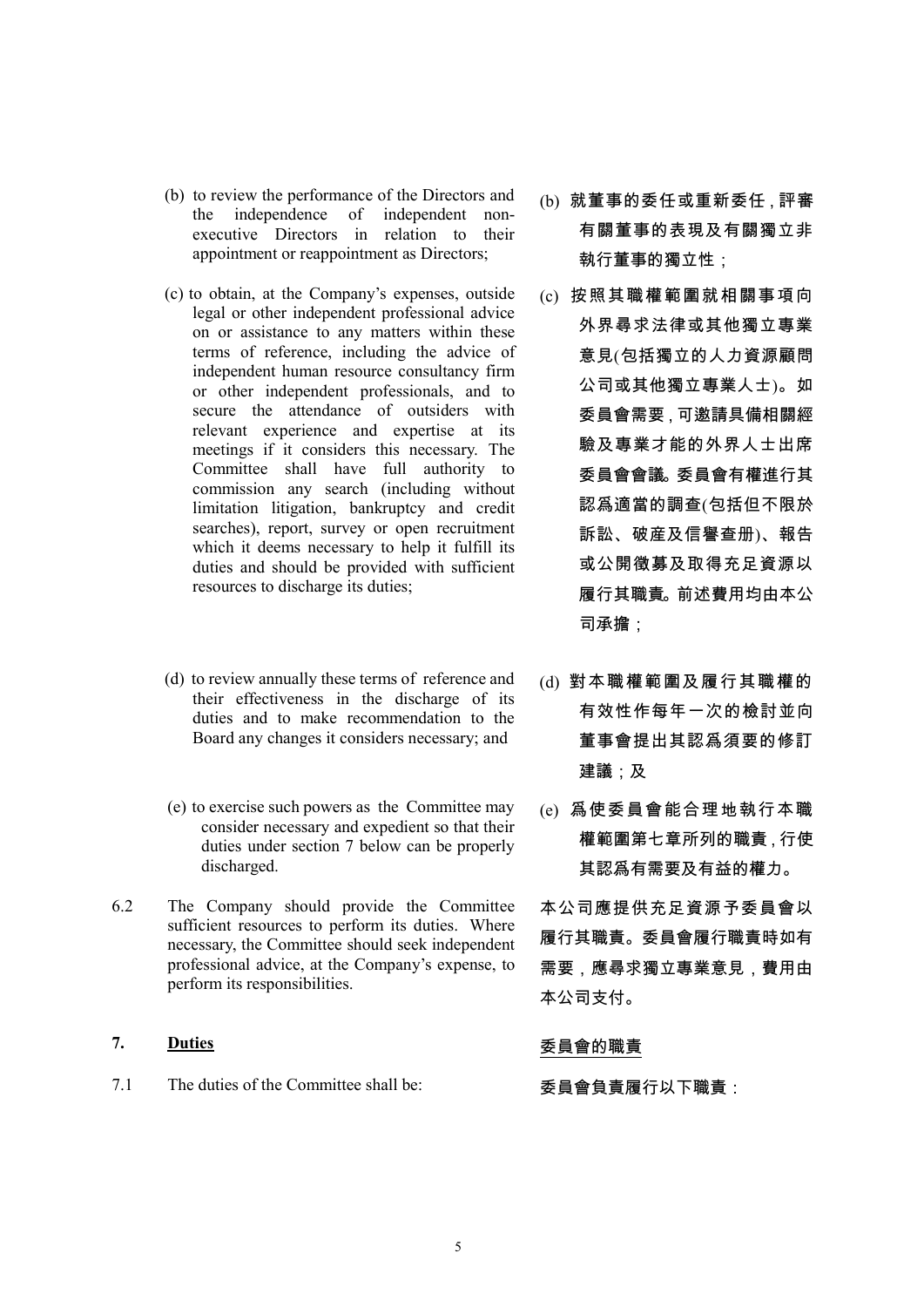- (a) to review the structure, size and composition (including the skills, knowledge, experience and diversity of perspectives) of the Board at least annually and make recommendations on any proposed changes to the board to complement the Company's corporate strategy;
- (b) to identify individuals suitably qualified to become members of the Board and select or make recommendations to the Board on the selection of individuals nominated for directorships;
- (c) to assess the independence of the independent non-executive Directors;
- (d) to make recommendations to the Board on: (d) 向董事會提呈下列事項的建議:
	- (i) the role, responsibilities, capabilities, skills, knowledge, experience required from members of the Board and diversity of perspectives required from members of the Board;
	- (ii) the policy on the terms of employment of non-executive Directors;
	- (iii) the composition of the audit committee, remuneration committee and other board committees of the Company;
	- (iv) proposed changes to the structure, size and composition of the Board;
	- (v) candidates suitably qualified to become members of the Board;
	- (vi) the selection of individuals nominated for directorship;
- (a) 至少每年檢討董事會的架構、人 數及組成(包括技能、知識、經 驗及多樣的觀點與角度),並就 任何爲配合本公司策略而擬對 董事會作出的變動提出建議;
- (b) 物色具備合適資格可擔任董事 的人士,並挑選提名有關人士出 任董事或就此向董事會提供意 見;
- (c) 評核獨立非執行董事的獨立性;
- - (i) 作爲董事會成員所應有的 角色、責任、能力、技術、 知識、經驗及多樣的觀點與 角度;
	- (ii) 委聘非執行董事的政策;
	- (iii) 審核委員會、薪酬委員會及 其 他董事會委員會的組成;
	- (iv) 董事會的架構、人數及組成 擬作出的變動;
	- (v) 具備合適資格擔任董事的 人士;
	- (vi) 挑選被提名人士出任董事;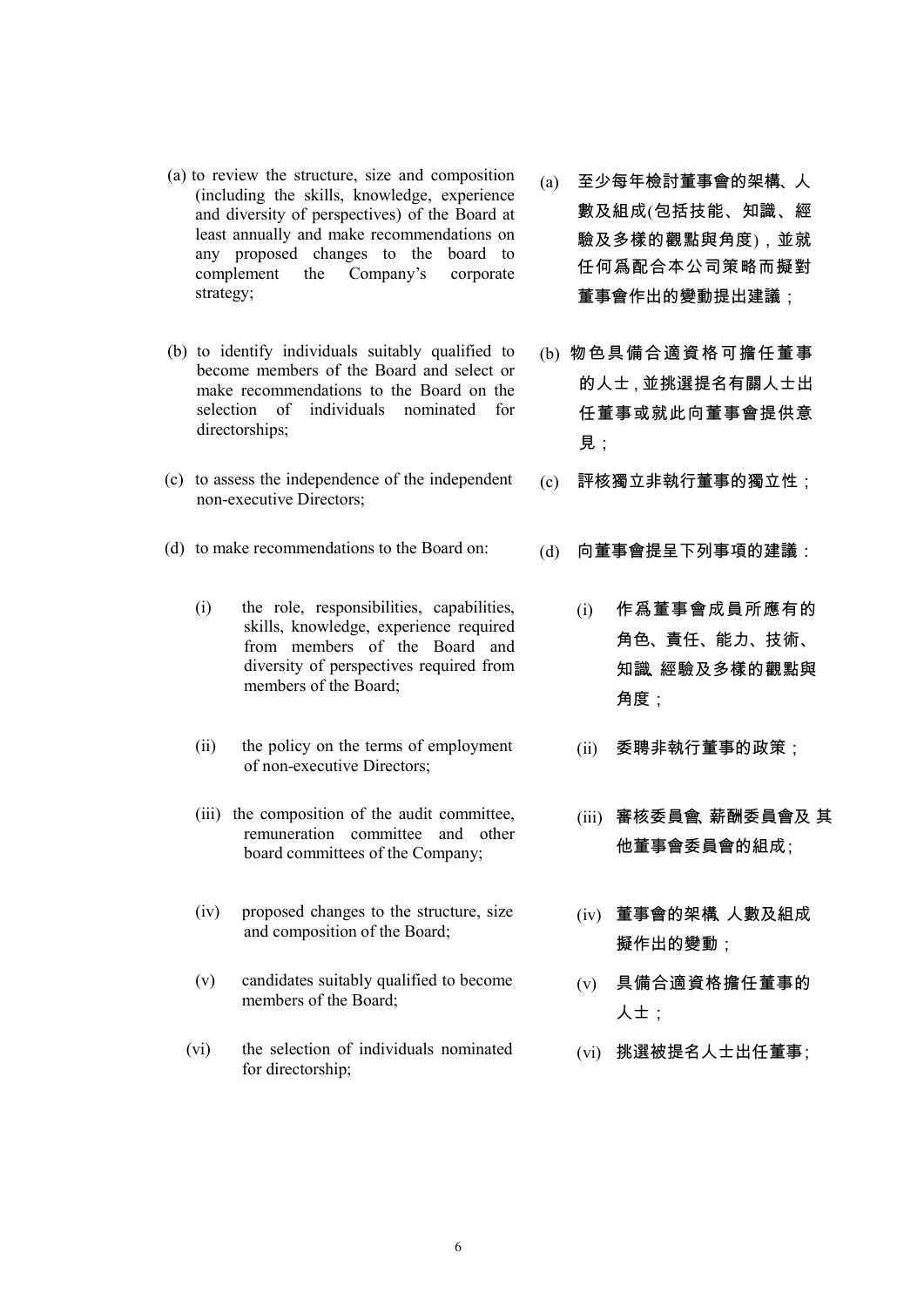- (vii) the re-election by shareholders of the Company of any Directors who are to retire by rotation having regard to their performance and ability to continue to contribute to the Board;
- (viii) the continuation (or not) in service of any independent non-executive Director serving more than nine years and to provide recommendation to the shareholders of the Company as to how to vote in the resolution approving the re-election of such independent nonexecutive Director;
- (ix) the appointment or re-appointment of Directors;
- (x) succession planning for Directors in particular the chairman and the chief executive ; and
- (xi) the policy concerning the diversity of Board members, and the measurable objectives for implementing such policy.
- (e) to give full consideration to the following in the discharge of its duties as mentioned above or elsewhere in these terms of reference:
	- (i) succession planning of Directors; (i) 董事接替計劃;
	- (ii) leadership needs of the Group with a view of maintaining or fostering the competitive edge of the Group over others;
	- (iii) changes in market environment and commercial needs of the market in which the Group operates;
- (vii) 輪 流 退 任 董 事 的 重 新 委 任,於此,須考慮其等的工 作表現及對董事會繼續作 出貢獻的能力;
- (viii) 在任多於九年的獨立非執 行董事的去留問題,並就該 等獨立非執行董事的繼續 委任與否向本公司股東就 審議有關決議案贊成與否 提供建議:
- (ix) 董事委任或重新委任董事;
- (x) 董事繼任計劃(尤其是主席 及行政總裁);及
- (xi) 董事會成員多元化的政策 及為執行該政策而制定的 任何可計量目標。
- (e) 在履行上述責任或本職權範圍 項下的其他責任,對下列各項給 予充份考慮:
	-
	- (ii) 本集團爲保持或加强本集 團的競爭優勢所需要的領 導才能;
	- (iii) 市場環境的轉變及本集團 營運市場的商業需要;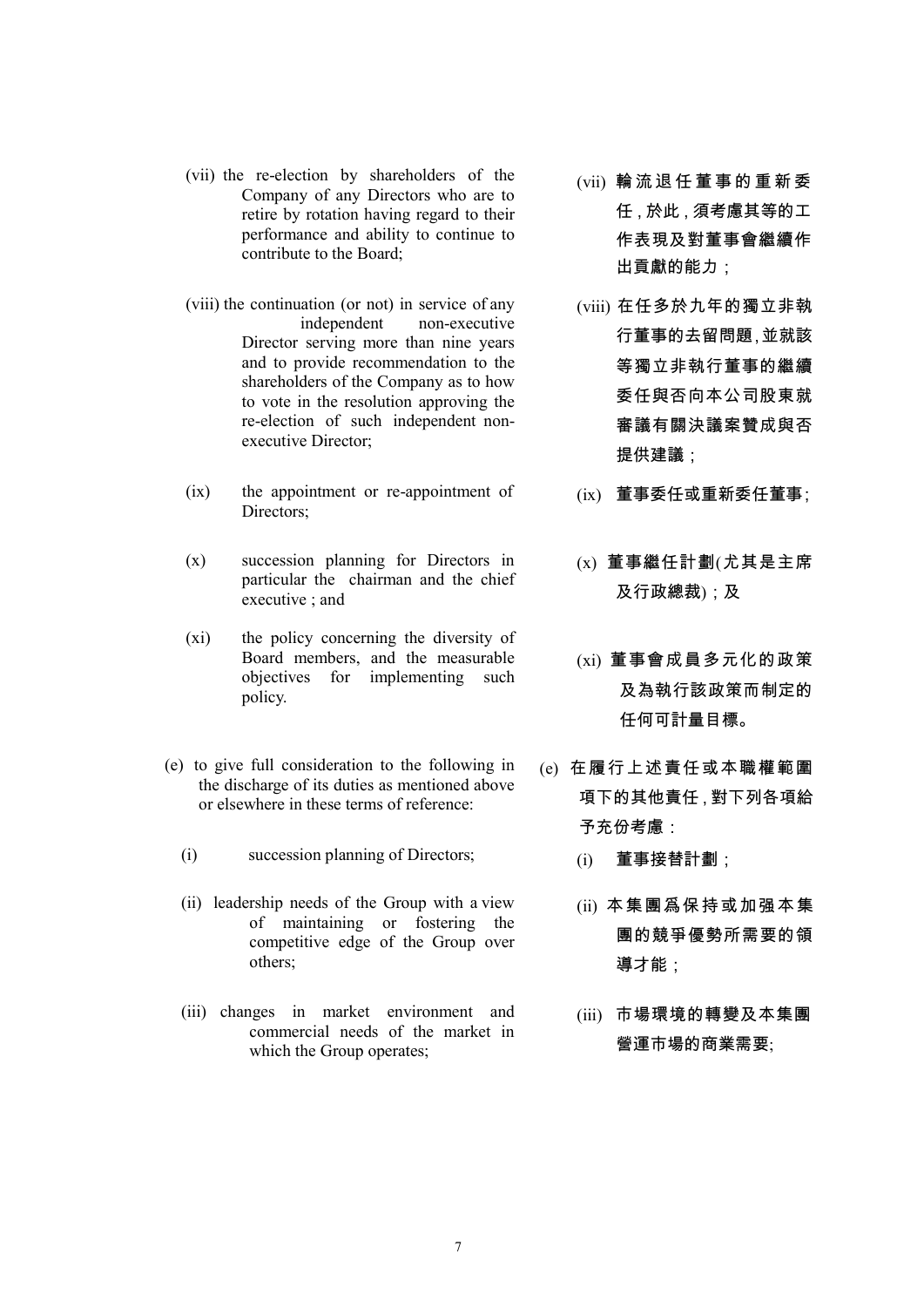- (iv) the skills and expertise required from members of the Board;
- (v) the Board's policy concerning diversity of Board members adopted from time to time; and
- (vi) the relevant requirements of the Listing Rules with regard to directors of a listed issuer;
- (f) in respect of any proposed service contracts to be entered into by any members of the Group with its director or proposed director, which require the prior approval of the shareholders of the Company at general meeting under rule 13.68 of the Listing Rules, to review and provide recommendations to the shareholders of the Company (other than shareholders who are directors with a material interest in the relevant service contracts and their respective associates) as to whether the terms of the service contracts are fair and reasonable and whether such service contracts are in the interests of the Company and the shareholders as a whole, and to advise shareholders on how to vote;
- (g) to ensure that on appointment to the Board, nonexecutive Directors receive a formal letter of appointment setting out what is expected of them in terms of time commitment, committee service and involvement outside meetings of the Board;
- (h) to conduct exit interviews with any Director upon their resignation in order to ascertain the reasons for his departure;
- (i) to review the policy on Board diversity and the measurable objectives for implementing such policy from time to time adopted by the Board, and to review the progress on achieving these objectives; and
- (iv) 董事會成員所須具備的技 能及專才;
- (v) 董事會不時採納的董事會 成員多元化政策;及
- (vi) 上市規則對上市發行人的 董事的相關要求;
- (f) 檢 討 及 就 所 有 按 上 市 規 則 第 13.68 條須事先取得本公司股東 批准的現董事或建議委任董事 與集團成員的擬定服務合同,向 本公司股東就該議定服務合同 條款的公平及合理性、服務合同 對本公司及整體股東而言是否 有利及本公司股東應怎樣作表 决,向本公司股東提呈建議;
- (g) 確保每位被委任的非執行董事 於被委任時均取得正式委任函 件,當中須訂明對其等之要求, 包括工作時間、董事會委員會服 務要求及參與董事會會議以外 的工作;
- (h) 會見辭去本公司董事職責的董 事並瞭解其離職原因;
- (i) 檢討董事會不時採納的多元化 政 策 及 為 執 行 政 策 而 定 的 任 何 可計量目標,以及檢討該目標的 達標進度;及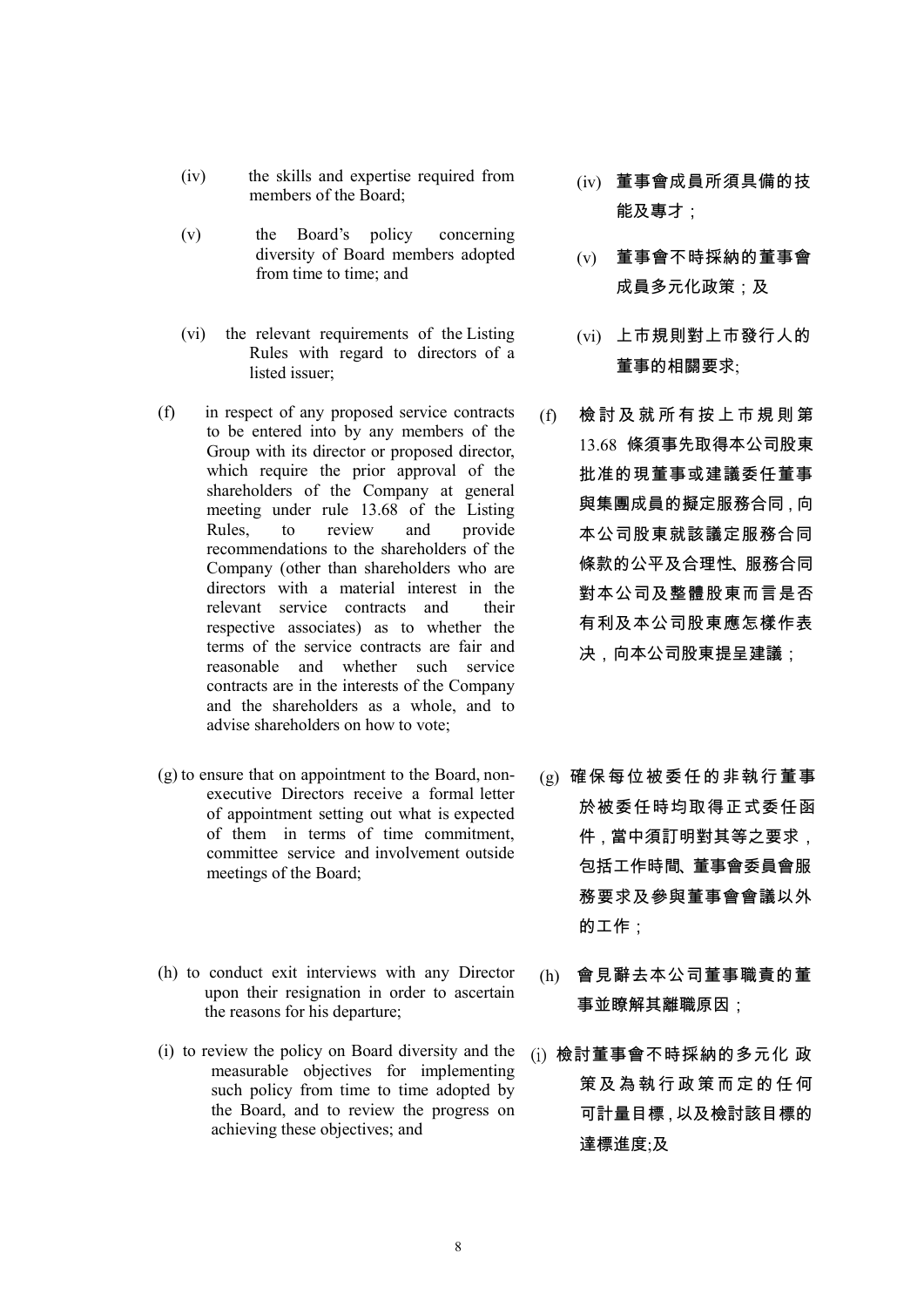(j) to consider other matters, as defined or assigned by the Board from time to time.

### 8. Nomination Policy and Procedure **提名政策和程序**

8.1 To ensure changes to the Board composition can be managed without undue disruption, there should be a formal, considered and transparent procedure for selection, appointment and re-appointment of Directors, as well as plans in place for orderly succession (if considered necessary), including periodical review of such plans. The appointment of a new Director (to be an additional Director or fill a casual vacancy as and when it arises) or any re-appointment of Directors is a matter for decision by the Board upon the recommendation of the proposed candidate by the Committee.

> The criteria to be applied in considering whether a candidate is qualified shall be his or her ability to devote sufficient time and attention to the affairs of the Company and contribute to the diversity of the Board as well as the effective carrying out by the Board of the responsibilities which, in particular, are set out as follows:

- (a) participating in Board meetings to bring an independent judgment on issues of strategy, policy, performance, accountability, resources, key appointments and standards of conducts;
- (b) taking the lead where potential conflicts of interests arise;
- (c) serving on the audit committee, and the remuneration committee and the Committee (in the case of candidate for non-executive Director) and other relevant Board committees, if invited;

(j) 考慮及執行董事會委派的其他 事項。

為確保董事會的變更能夠在不受 干擾的情況下進行,在甄選、委 任及重選董事時的過程應為正式 且審慎和具透明度,及有序地計 劃繼承(如果認為有必要),當 中包括定期審查該計劃。任命新 董事(額外董事或填補臨時空 缺)或重新委任董事,均由董 事會根據委員會對建議候選人的 推 薦意見作出決定。

考慮候選人是否符合資格建基於 彼能否付出足夠時間和精力處理 公司的事務,並有助於董事會的 多樣化以及有效執行董事會職 責,尤其是以下 責任:

參加董事會會議並就公司策略、 政策、績效、問責制、資源、主 要任命和行為守則等問題作出獨 立判斷;

出現潛在利益衝突時發揮領導作 用;

如為非執行董事候選人,倘受邀 時,須在審計委員會,薪酬委員 會和委員 會和其他相關董事會 委員會任職;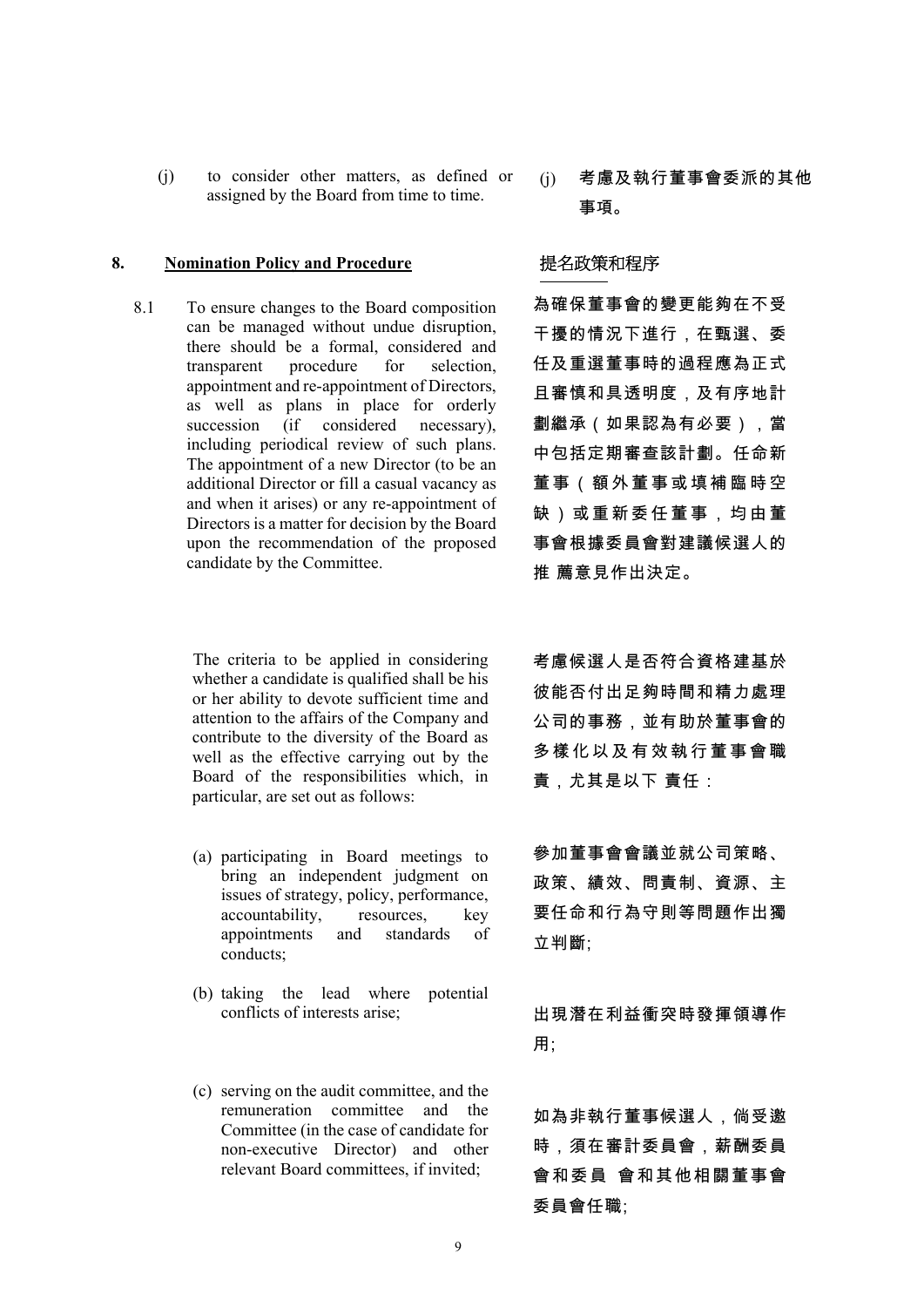- (d) bringing a range of business and financial experience to the Board, giving the Board and any Committees on which he or she serves the benefit of his or her skills, expertise, and varied backgrounds and qualifications and diversity through attendance and participation in the Board/Committee meetings;
- (e) scrutinizing the Company's performance in achieving agreed corporate goals and objectives, and monitoring the reporting of performance;
- (f) ensuring the Committees on which he or she serves to perform their powers and functions conferred on them by the Board; and
- (g) conforming to any requirement, direction and regulation that may from time to time be prescribed by the Board or contained in the constitutional documents of the Company or imposed by legislation or the Listing Rules, where appropriate.

If the candidate is proposed to be appointed as<br>an independent non-executive Director  $an$  independent non-executive ("INED"), his or her independence shall be assessed in accordance with, among other things, the factors as set out in Rule 3.13 of the Listing Rules, subject to any amendments as may be made by the Stock Exchange from time to time. Where applicable, the totality of the candidate's education, qualifications and experience shall also be evaluated to consider whether he or she has the appropriate professional qualifications or accounting or related financial management expertise for filling the office of an INED with such qualifications or expertise as required under Rule 3.10(2) of the Listing Rules.

通過定期出席和參與董事會及其 擔任成員的委員會會議並以其技 能、專業知識、不同背景及資歷 與多樣化為董事會或任何委員會 帶來一系列的商業和財務經驗。

審核公司達成其商定的企業目標 及指標表現,並監督績效報告;

確保所服務的委員會履行董事會 賦予他們的權力和職能; 及

須遵守董事會不時訂明或載於本 公司的組織章程,或法例規定, 或根據上巿規則(如適用)。

如候選人建議委任為獨立非執行 董事,其獨立性須按照上市規則 第 3.13 條所列進行評估,惟受 限於聯交所將不時作出修訂。在 適用的情況下,根據上市規則第 3.10 (2)條,須評估候選人的教 育程度、資格和經驗以考慮是 否備有適當的專業資格或與會計 相關的財務管理專業知識,以填 補獨立非執行董事的職位。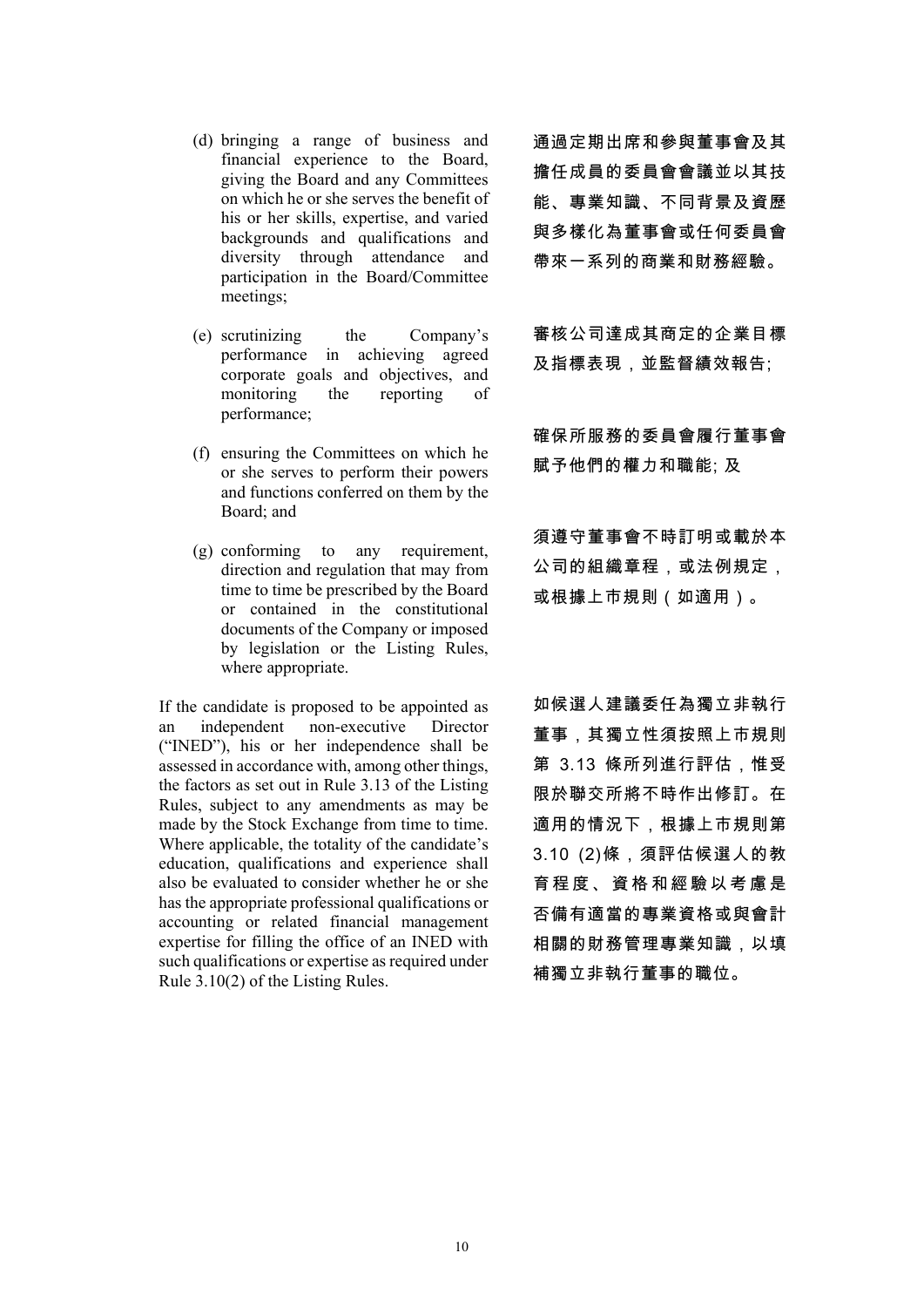## **9. Minutes and records** 會議紀錄

- 9.1 The secretary shall, at the beginning of each meeting, ascertain and record the existence of any conflicts of interest and minute them accordingly. The relevant member of the Committee shall not be counted towards the quorum and he must abstain from voting on any resolution of the Committee in which he or any of his associates has a material interest, unless the exceptions set out in note 1 to Appendix 3 to the Listing Rules apply.
- 9.2 Full minutes of Committee meetings shall be kept by a duly appointed secretary of the meeting (who should normally be the company secretary). Draft and final versions of minutes of the Committee meetings should be sent to all Committee members for their comment and records within a reasonable time after the meeting (generally, meaning within 14 days after the meeting). Once the minutes are signed, the secretary shall circulate the minutes and reports of the Committee to all members of the Board.
- 9.3 The secretary of the Committee shall keep record of all meetings of the Committee held during each financial year of the Company and records of individual attendance of members of the Committee, on a named basis, at meetings held during that financial year.

## 10. Reporting responsibilities **because of the original contract of the original of the original of the original of the set of the set of the set of the set of the set of the set of the set of the set of the set of the se**

The Committee shall report to the Board after each meeting.

秘書應在每次會議開始時查問是否 有任何利益衝突並記錄在會議紀錄 中。有關的委員會成員將不計入法定 人數內,而除非上市規則附錄三附注 一適用,相關委員就他或其任何連絡 人有重大利益的委員會决議必需放 棄投票。

委員會的完整會議紀錄應由正式委 任的會議秘書(通常爲公司秘書)保 存。會議紀錄的初稿及最後定稿應在 會議後一段合理時間(一般指委員會 會議結束後的 14 天內)內先後發送委 員會全體成員,初稿供成員表達意 見,最後定稿作其紀錄之用。會議紀 錄簽署後,秘書應將委員會的會議 紀錄和報告傳閱予董事會所有成員。

委員會秘書應就本公司財政年度內 委員會所有會議紀錄存檔,以及具名 紀錄每名成員於委員會會議的出席 率。

委員會應於每次委員會會議後向董 事會作出彙報。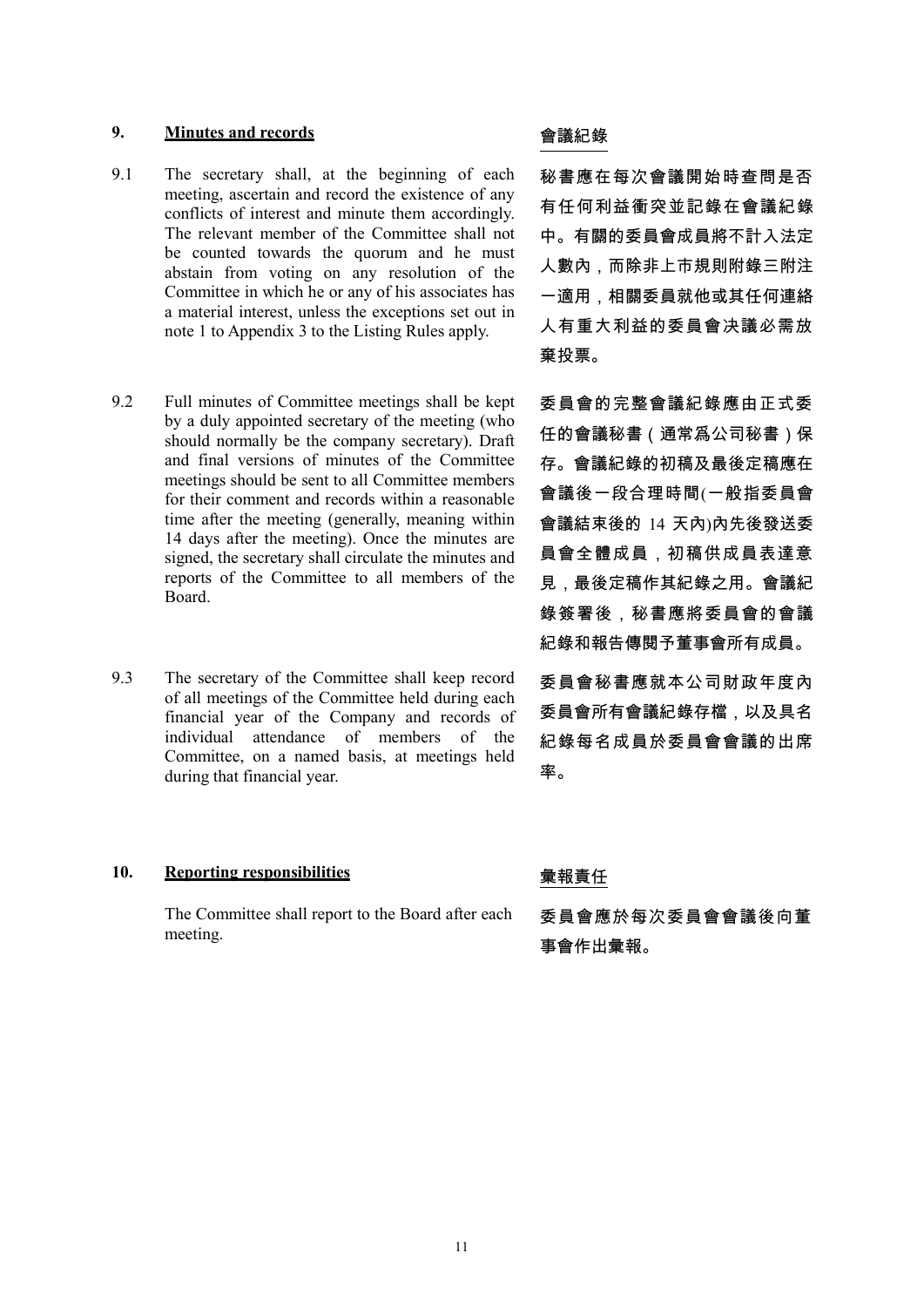# 11. **Annual general meeting and all and all and all and all and all and all and all and all and all and all and**

11.1 The chairman of the Committee or in his absence, another member of the Committee or failing this, his duly appointed delegate, shall attend the annual general meeting of the Company and be prepared to answer questions at the annual general meeting on the Committee's activities and their responsibilities.

### **12. Continuing application of the articles of association of the Company**

12.1 The articles of association of the Company regulating the meetings and proceedings of the Directors so far as the same are applicable and are not replaced by the provisions in these terms of reference shall apply to the meetings and proceedings of the Committee.

## 13. **Powers of the Board Key The Example 2018**

13.1 The Board may, subject to compliance with the articles of association of the Company and the Listing Rules (including the Corporate Governance Code set out in Appendix 14 to the Listing Rules or if adopted by the Company, the Company's own code of corporate governance practices), amend, supplement and revoke these terms of reference and any resolution passed by the Committee provided that no amendments to and revocation of these terms of reference and the resolutions passed by the Committee shall invalidate any prior act and resolution of the Committee which would have been valid if such terms of reference or resolution had not been amended or revoked.

### **14. Publication of the terms of reference of the Committee**

The Committee should make available its terms of reference, explaining its role and the authority delegated to it by the Board by including them on the website of the Company and on the website of the Stock Exchange.

委員會的主席,或在委員會主席缺席 時由另一名委員(或如該名委員未能 出席,則其適當委任的代表)應出席股 東周年大會,並就委員會的活動及其 職責在股東周年大會上回應問題。

### 本公司組織章程的持續適用

就前文未有作出規範,但本公司章程 作出了規範的董事會會議程序的規 定,適用於委員會的會議程序。

本職權範圍所有規則及委員會通過 的決議,可以由董事會在不違反公司 章程及上市規則的前提下(包括上市 規則之附錄十四《企業管治守則》或 本公司自行制定的企業管治常規守 則(如被採用)),隨時修訂、 補充 及廢除,惟有關修訂、補充及廢除, 並不影響任何在有關行動作出前,委 員會己經通過的决議或己采取的行 動的有效性。

### 委員會職權範圍的刊登

委員會應在本公司的網站及聯交所 的網站公開其職權範圍,解釋其角色 及董事會轉授予其的權力。